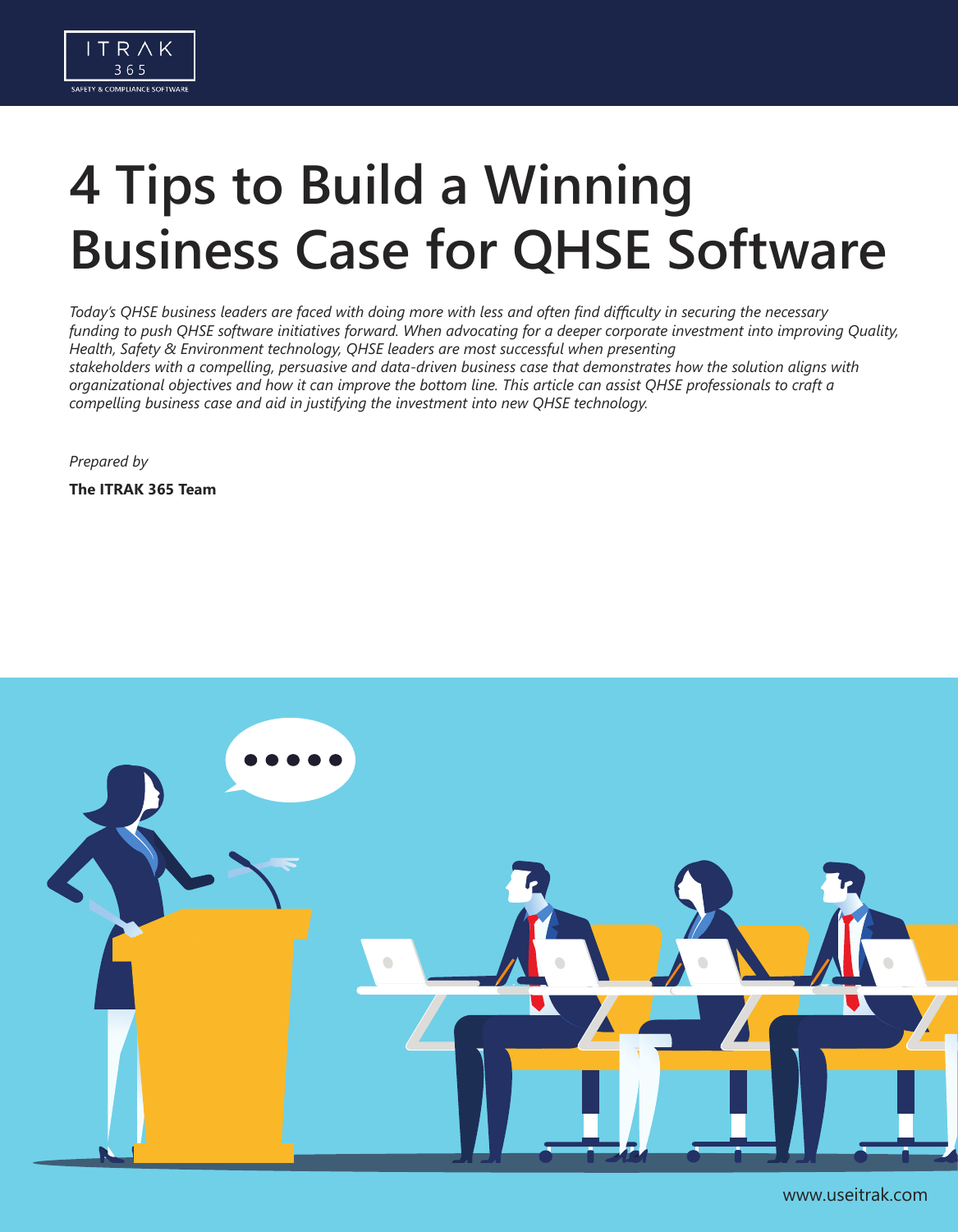

## **Tip #1:** Overcome the Pit-falls of just *Another* Digital Transformation Project

Digital transformation is a hot topic, as businesses scramble to keep up with new technology, business leaders are getting presented with countless technology transformation projects, many of which never end up going anywhere. For a successful proposal to implement new QHSE technology, you need to be able show that your business case is not just some pie-in-the-sky idea for digital transformation, but something that can add tangible value to the organization. Here we outlined some points to consider when framing your business case for QHSE software:



**Position your business case in terms of creating operational excellence with the implementation of new QHSE technology. Demonstrate how the technology will improve processes and align people within your organization.**



**Align your business case to your organization's overarching strategic objectives.**



**Be clear on the intended outcome that will come from implementation of a new QHSE system. Will it reduce workplace injuries, improve product quality, reduce environmental risk etc.?**



**Present key metrics and supporting data. Outline the gaps from the current state to the anticipated desired state.**

## **Tip #2:** Present what Matters to your Specific Audience

A successful business case must effectively consider the specific needs of various stakeholders. Always speak to your specific audience about what matters to them. If you can circle back to the priorities and demands of each stakeholder, it will certainly help in winning over allies to support your QHSE initiative. Here's a few points to focus on when presenting to different stakeholder groups.





**Presenting to Business Function Mangers:** Operations, QHSE, HR Managers

**Presenting to Senior Leadership:** 

CFO, COO, VP's, Directors

• Align the QHSE objectives to the overall company's strategic objectives

• Highlight the benefits that will come from a new QHSE system in terms of increased visibility into operations and field data, and how it will

• Outline how the solution can mitigate operational and environmental

• Reinforce the commitment to the corporate vision, mission and core

• Highlight the anticipated business value that will come with QHSE automation and create key linkages between improved QHSE processes and improved financial metrics - Explain how the QHSE solution will help the bottom line and reduce costs stemming from a reduction in workplace injuries, incidents, fines and operational downtime etc.

• Address operational pain points and highlight how a QHSE cloud-based solution will assist in breaking down silos, eliminating redundancies and will create a unified view of departments, plants,

and all QHSE operations

- Demonstrate how leveraging QHSE Big Data can minimize operational risk, reduce downtime, improve processes and help allocate resources more efficiently
- Highlight how QHSE technology could positively impact employee performance and output
- Outline how new QHSE technology can improve the management of people, maintain a safe workforce, improve product quality and mitigate environmental hazards
- Demonstrate how the new technology can help streamline the collection and analysis of field and workforce information

#### **Information Technology Teams**

values of safety and quality

empower leadership to make data-driven decision

risk and assists with maintaining regulatory compliance

Although I.T teams may not be the ultimate decision makers in most organizations, they do play a key role in systems implementations and have a big influence on the types of systems that are implemented and the timing of implementations. Theses teams have a lot of insight in terms software compatibility constraints and integration. When it comes time to evaluate the different QHSE software options, it is wise to be well informed of the I.T constraints, their current resources, overall priorities and other technology projects that might be occurring.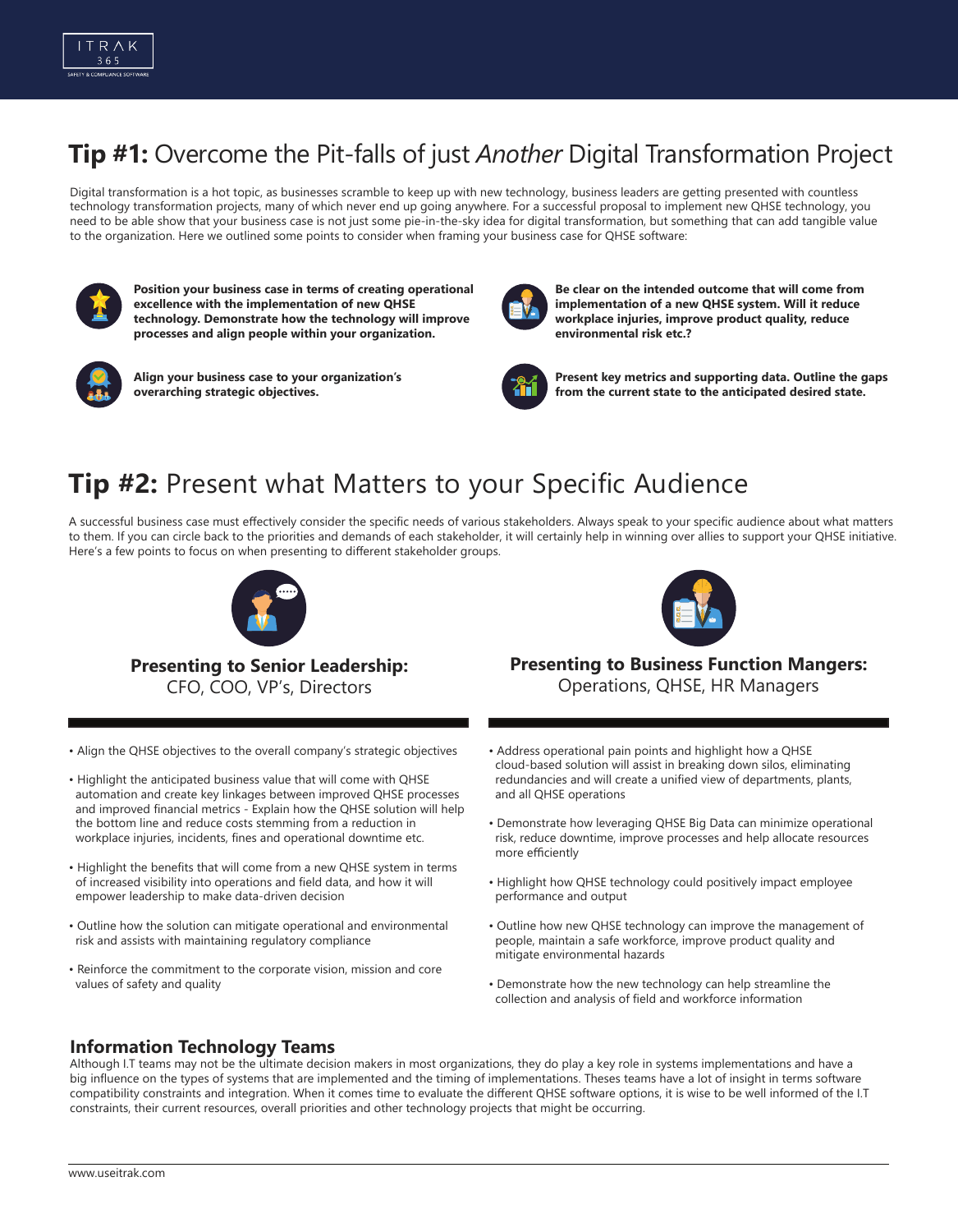

## **Tip #3:** Outline the Business Value and the Cost of Doing Nothing

With any technology implementation project, financial and operational risks are expected. However, QHSE software offers an unprecedented opportunity to mitigate operational risk, reduce workplace injuries and streamline operations. As a QHSE business leader, you must have a good understanding of the risks involved when implementing a new QHSE system, then position your proposed solution as ultimately creating business value and outweighing those risks. Be sure to communicate the benefits of unlocking new and innovative processes to optimize operations and outline that the anticipated return on investment is tangible by leveraging industry data and relevant statistics to support your position.

Here are a few examples of statistics that can demonstrate the business value of such investments. We suggest you research statistics that are relevant to your industry and provide trends over recent years for more impact.

### **Statistics to Consider**

- **Annual costs associated to workplace injuries, sick leave, medical expenses and worker compensation costs**
- **Annual costs incurred due to fines, non-compliance penalties and lawsuits**
- **Annual costs associated with worksite shut downs and machinery and equipment malfunction due to hazards**
- **Overall impacts to productivity metrics such as OLE (Overall Labor Effectiveness) and OEE (Overall Equipment Effectiveness)**
- **Overall impacts to annual financial metrics from rising QHSE costs**

### **Other Information to Consider**

- **Examples of existing poor departmental collaboration, lack of visibility and ineffective metrics that have cost the business time and money**
- **Specific examples of current redundant work processes that lead to re-work, errors and lost time**

Poor QHSE management is costly, and as safety and compliance regulations around the world become increasingly stringent, the costs associated with workplace incidents can potentially become crippling to organizations. When presenting your business case, it is important to demonstrate an understanding of what the organization's current QHSE challenges are and its costs to the business. You will need to articulate the benefits of moving to new technology and to the desired state where those challenges and costs are minimized. Gathering your company's existing QHSE data and operational metrics will go a long way in achieving this. If these statistics are poor, it can strengthen your case, as you can approximate the anticipated value from taking different steps to strategically improve these performance metrics with the new QHSE technology. Demonstrate that the new solution will not only enhance operational performance, but will allow the business to collect valuable operational and field data to enable more insightful business decisions.